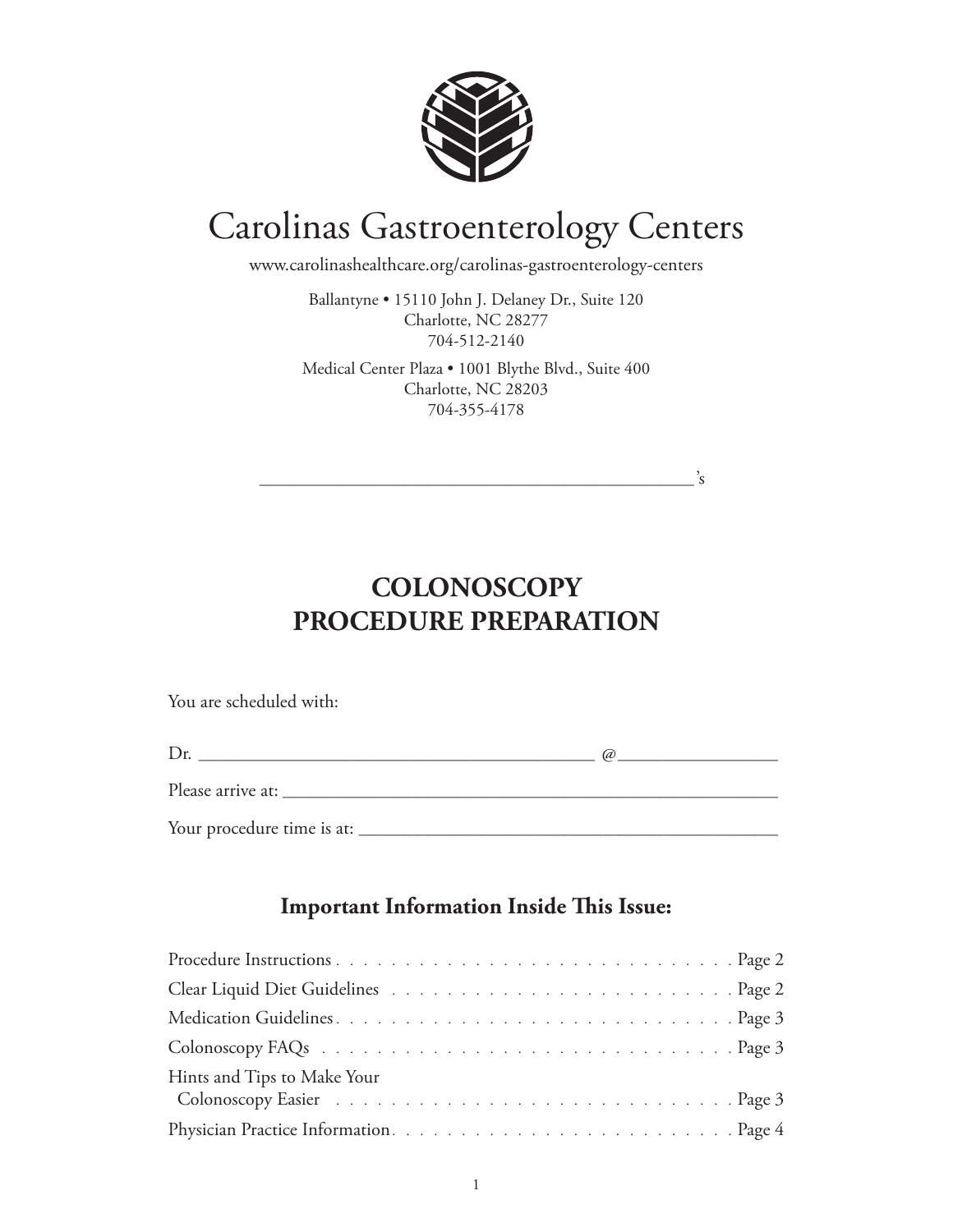## **Special Point of Interest:**

You **MUST** have a driver **bring** you to the procedure, **remain** on the premises **throughou**t the procedure and drive you **home**. Failure to do so will result in postponement or cancellation of your procedure.

#### **Day before your examination - Date \_\_\_\_\_\_\_\_\_\_\_\_\_\_\_\_\_\_\_\_\_\_\_**

*Do not eat solid food the day before your procedure - clear liquids only! Deviating from the clear liquid diet may prevent adequate preparation for the exam and impair our ability to complete the procedure.*

## **Clear Liquid Diet Guidelines**

NO RED, ORANGE OR PURPLE COLORS WITH ANY OF THE ITEMS BELOW:

| Chicken or Beef Broth (canned or boullion)<br>NO NOODLES or RICE                        | Jello - flavor suggestions: peach, lemon, lime,<br>watermelon, white grape Gatorade or Powerade - these |
|-----------------------------------------------------------------------------------------|---------------------------------------------------------------------------------------------------------|
| Apple or White Grape Juice                                                              | are excellent replacement fluids.                                                                       |
| Clear or Yellow Soft Drinks (Sprite, Sundrop, Ginger<br>Ale, Mountain Dew, Sierra Mist) | Although most alcohol is clear it is not considered a<br>clear liquid on this diet!                     |
| Crystal Light or Kool Aid                                                               | NO milk, creamed soups or crackers - you may have<br>black tea or coffee.                               |
| Popsicles (no yogurt or ice cream)                                                      |                                                                                                         |

Drink the first dose of Prep at \_\_\_\_\_\_\_\_\_\_\_ pm. You may continue to drink clear liquids after drinking your first dose of Prep.

Drink the second dose of Prep at \_\_\_\_\_\_\_\_\_\_\_\_ (4 hrs. prior to exam). Drink clear liquids up to \_\_\_\_\_\_\_\_\_\_ (3 hrs. prior to arrival time). Then have nothing by mouth until after the procedure.

Do not discard any remaining solution.

\*\*If at any time you feel *extremely full or nauseated* you may stop drinking for 30 minutes but then return to drinking the preparation. This tends to occur early in the preparation before your bowels begin moving.

You may have clear liquids up to 3 hours prior to your arrival time. EATING OR DRINKING WITHIN 3 HOURS OF YOUR PROCEDURE COULD CAUSE A DELAY OR CANCELLATION. Please avoid corn nuts and popcorn 1 week prior to your colonoscopy.

Please allow a total of **3 hours** from the time of ARRIVAL to the time of departure.

Make sure you bring someone (**friend/family**) to drive you home; you will not be allowed to drive yourself or take a taxi by yourself. **YOUR DRIVER MUST STAY THE ENTIRE TIME.**

#### **\*\*NO JEWELRY PERMITTED\*\***

Do not drive, work, operate machinery, or make important decisions the rest of the day.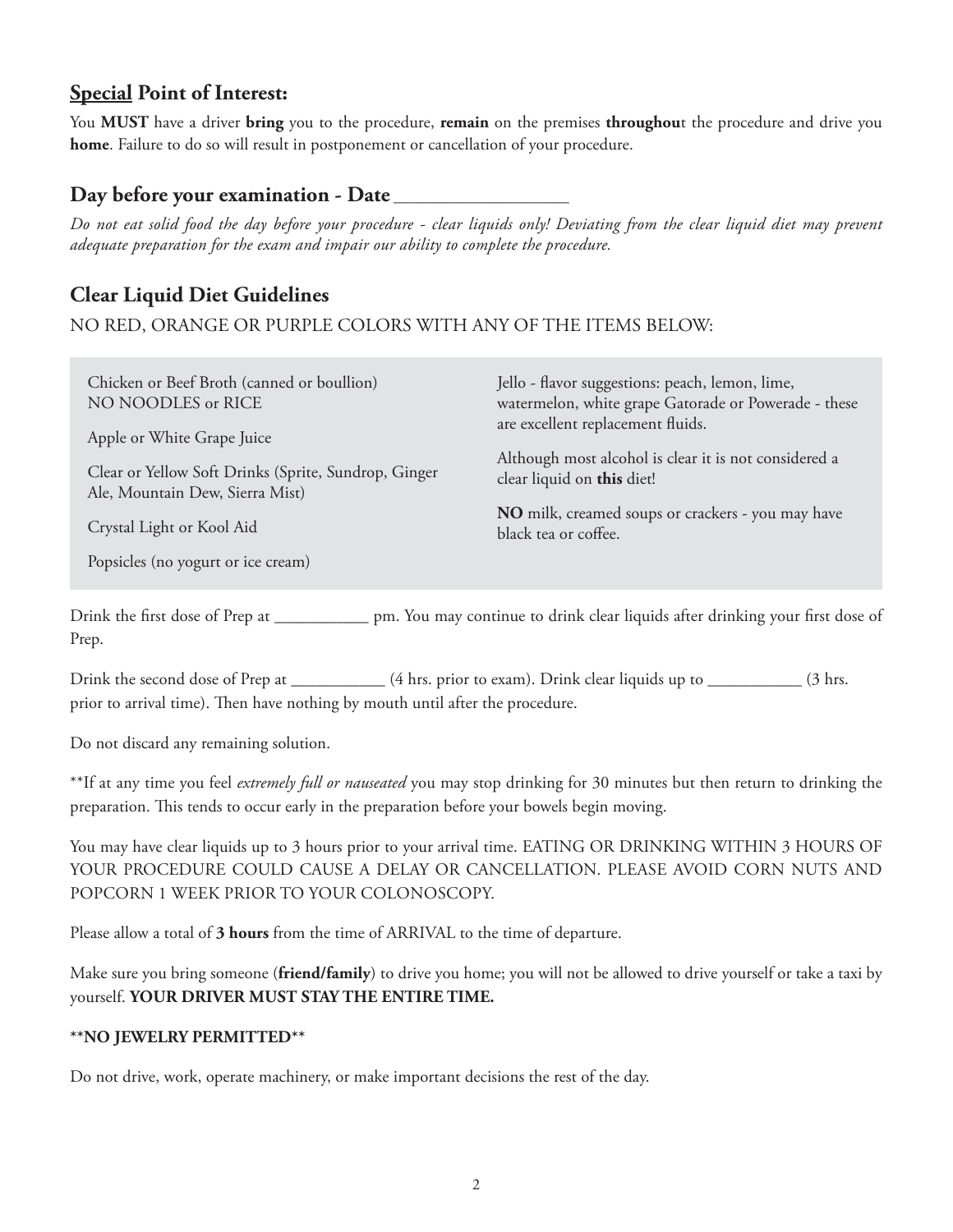#### **Medication Guidelines**

#### **The morning of the procedure you may take medications for:**

High blood pressure, Heart conditions, Asthma / Lung conditions, Seizures, Thyroid conditions \*\*Please take these with just a small sip of water\*\*

If you are **diabetic**, the **day of your preparation** you may take any oral diabetes medications as you normally do. If you take insulin, please take 1/2 of the dosage amount that is normally required the day prior to your procedure. **The morning of your procedure you should hold ALL diabetes medications.**

If you take **Coumadin/Plavix** and we have not already discussed what you should do with this medication, please call your physician office for specific instructions.

This does not include NSAIDS, Multivitamins with Iron.

You do not have to hold **Aspirin.**

# **Colonoscopy FAQs**

**What type of Gatorade can I have?** Gatorade Rain or any light colored Gatorade is ok.

**Why can't I have anything red, purple or orange?** The dyes used in food to produce these colors do not always get absorbed by the body and the residue can look like blood in your colon.

**Why does my driver have to stay the entire time I am at the facility?** For your safety. Your judgment is impaired due to the sedation and you cannot make sound decisions during or after your procedure.

**How long does it take?** The colonoscopy itself takes less than 30 minutes but plan on being at the facility about 2 to 2 1/2 hours from arrival to discharge.

**When do I get the results of my test?** The physician will speak with you and your driver after the procedure. Biopsy results are usually available in 5-7 business days. You will be notified by phone, letter, or at your follow up visit of these results.

**What services can the patient expect to receive a bill for?** Facility, Provider, Lab, Pathology and Anesthesia.

#### **Hints and Tips to Make your Colonoscopy Easier**

Clear liquids only.

Wear loose, comfortable clothing that is easy to get into and out of to the procedure. You may also want to wear or bring socks.

Use disposable wet wipes during the preparation - pat, don't wipe.

Also, you may use A&D Ointment or a similar product to reduce irritation of the anal area during the preparation.

Drinking through a straw can help with the taste of the preparation and you can get it down faster!

The Colonoscopy can be performed during your menstrual cycle.

It is very important to follow these instructions closely in order for your procedure to be as safe and thorough as possible. Inadequate preparation may result in a difficult and/or incomplete examination, which may require the need for a repeat procedure.

If you have any questions about your upcoming Colonoscopy or these preparation instructions please call your physician office or scheduler.